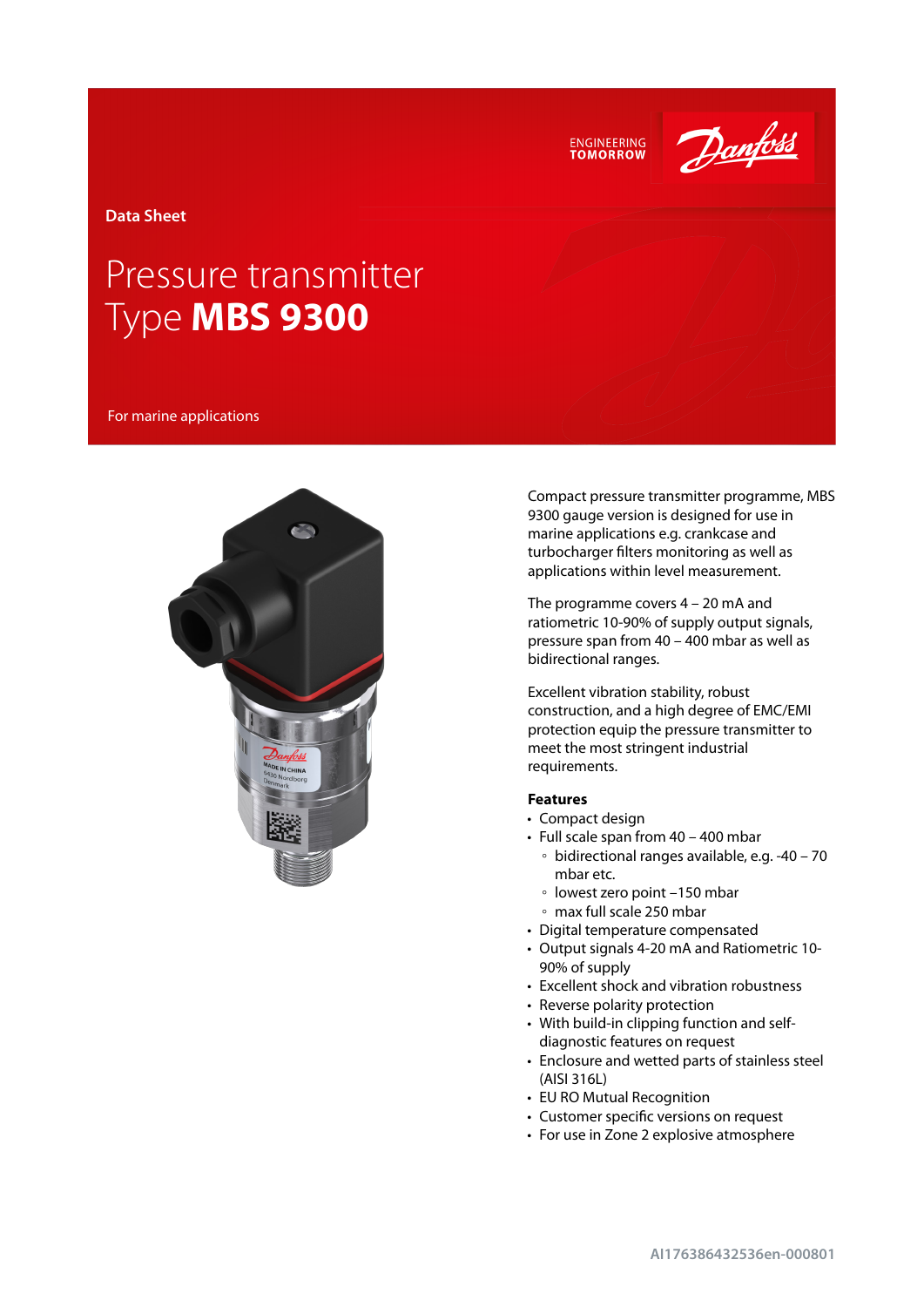

# **Applications**

# **Recommended mounting position**

### **Figure 1: Mounting position**



**Product specification** 

### **Technical specifications**

### **Table 1: Performance (EN 60770)**

| <b>Description</b>                                                                                                                                                                                        | <b>Value range</b> |                |                                  |                 | <b>Units</b>   |            |
|-----------------------------------------------------------------------------------------------------------------------------------------------------------------------------------------------------------|--------------------|----------------|----------------------------------|-----------------|----------------|------------|
| Full-scale span (FSS)<br>Full-Scale Span (FSS) is the difference between<br>the upper limit and the lower limit of the<br>pressure range.<br>(e.g. for pressure range -30 - 30 mbar, $FSS = 60$<br>mbar.) | 40                 | 60             | 100/140                          | 150             | 250/400        | mbar       |
| Accuracy @ 25 °C<br>(incl. non-linearity, hysteresis and repeatability)                                                                                                                                   | $\leq \pm 2$       | $\leq \pm 1.5$ | $\leq \pm 1$                     | $< \pm 0.5$     | $\leq \pm 0.5$ | % FSS typ. |
| Non-linearity (BFSL)                                                                                                                                                                                      | $\leq \pm 0.2$     | $\leq \pm 0.2$ | $\leq \pm 0.2$                   | $\leq \pm 0.2$  | $\leq \pm 0.2$ | % FSS      |
| Hysteresis and repeatability                                                                                                                                                                              | $\leq \pm 0.1$     | $\leq \pm 0.1$ | $\leq \pm 0.1$                   | $\leq \pm 0.1$  | $\leq \pm 0.1$ | % FSS      |
| Total error band (TEB)<br>within compensated temperature range                                                                                                                                            | $\leq \pm 5$       | $\leq \pm 3$   | $\leq \pm 2$                     | $\leq \pm 1.5$  | $\leq \pm 1.5$ | % FSS      |
| Mounting position error for 180° rotation                                                                                                                                                                 | $\leq \pm 1.25$    | $\leq \pm 0.8$ | $\leq \pm 0.5$                   | $\leq \pm 0.35$ | $\leq \pm 0.2$ | % FSS      |
| Overload pressure (static)                                                                                                                                                                                | 3.5                | 3.5            | 3.5                              | 3.5             | 3.5            | bar        |
| Burst pressure                                                                                                                                                                                            | 50                 | 50             | 50                               | 50              | 50             | bar        |
| Response time                                                                                                                                                                                             |                    |                |                                  |                 | < 2 ms         |            |
| Resolution                                                                                                                                                                                                |                    |                | Infinite                         |                 |                |            |
| Durability P: 10 - 90% FS                                                                                                                                                                                 |                    |                | $10 \times 10^6$ pressure cycles |                 |                |            |

### **Table 2: Electrical specifications**

| Nom. output signal (short circuit protected)          | $4 - 20$ mA                     | Ratiometric 10-90% supply   |
|-------------------------------------------------------|---------------------------------|-----------------------------|
| Supply voltage $[U_{R}]$ , reverse polarity protected | $9 - 32$ V DC                   | 5 V DC +/-10%               |
| Supply voltage dependency                             | $<$ $\pm$ 0.05% FSS / 10 V      |                             |
| Load [R,] (load connected to 0 V)                     | $R_1 \leq (U_p - 8 V) / 0.02 A$ | $R_{i} \geq 1.5$ k $\Omega$ |
| Supply current consumption                            |                                 | $\leq 6$ mA                 |
| Sink / Source                                         | $\overline{\phantom{a}}$        | $3.3 \text{ mA}$            |
| Output impedance                                      |                                 | $\leq$ 25 $\Omega$          |

#### **Table 3: Environmental specifications**

| Media temperature range               | FPM gasket | $-20 °C - 100 °C$               |
|---------------------------------------|------------|---------------------------------|
|                                       | NBR gasket | $-25 °C - 85 °C$                |
| Ambient temperature range             |            | See Electrical connection       |
| Compensated temperature range         |            | $0^{\circ}$ C – 80 $^{\circ}$ C |
| Transport / storage temperature range |            | $-40 °C - 125 °C$               |
| <b>EMC</b> - Emission                 |            | EN 61000-6-3 and EN61236-1      |
| <b>EMC Immunity</b>                   |            | EN 61000-6-2 and EN61236-1      |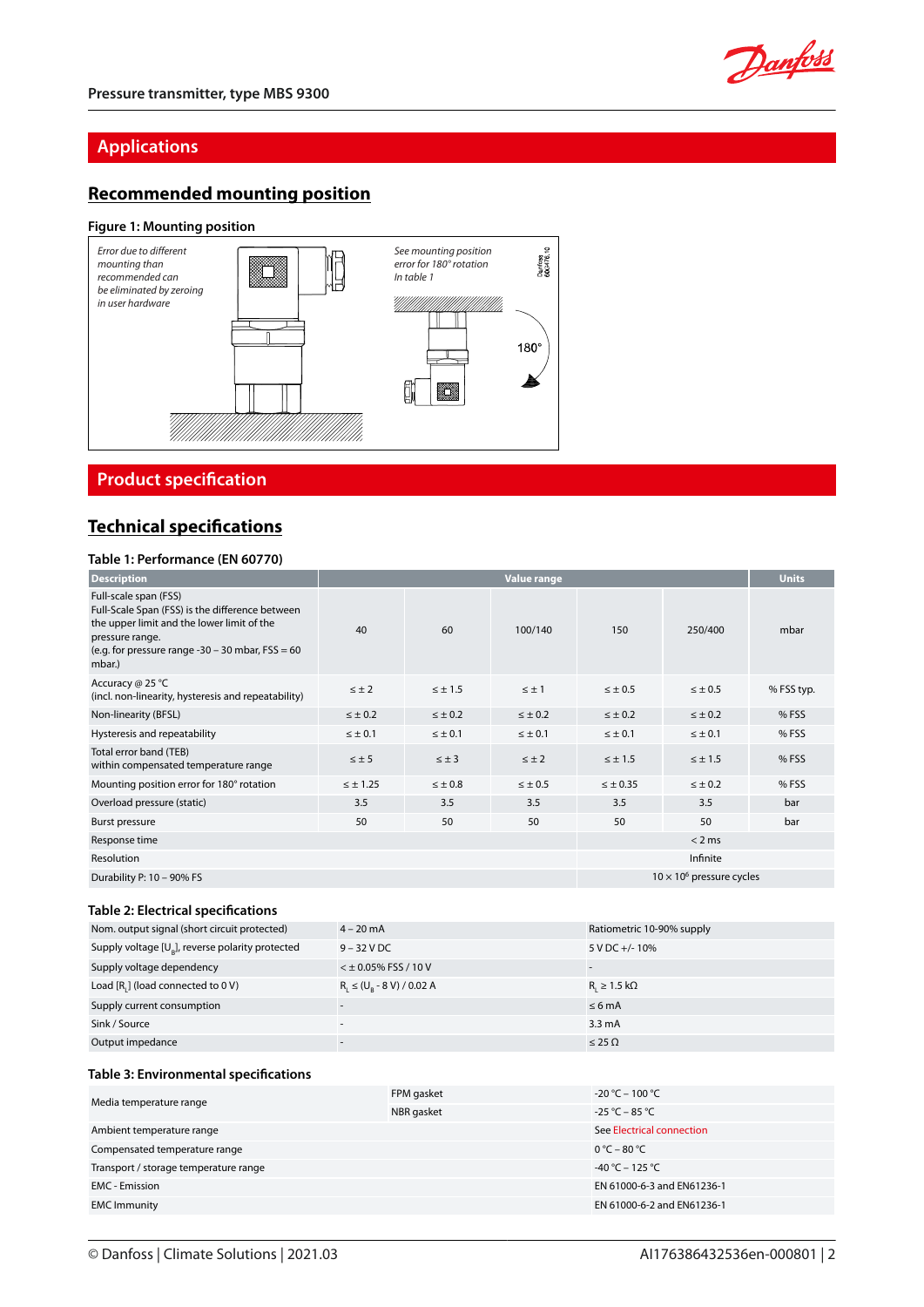

### **Pressure transmitter, type MBS 9300**

| Vibration stability                            | Sinusoidal | 15.9 mm-pp, 2 Hz - 25 Hz     | IEC 60068-2-6             |  |
|------------------------------------------------|------------|------------------------------|---------------------------|--|
|                                                |            | 20 g, 25 Hz - 2 kHz          |                           |  |
|                                                | Random     | 7.5 $g_{rms}$ , 5 Hz – 1 kHz | IEC 60068-2-64            |  |
| Shock resistance                               | Shock      | 500 g / 1 ms                 | IEC 60068-2-27            |  |
|                                                | Free fall  | 1 <sub>m</sub>               | IEC 60068-2-32            |  |
| Enclosure (depending on electrical connection) |            |                              | See Electrical connection |  |
|                                                |            |                              |                           |  |
| Table 4: Explosive atmospheres                 |            |                              |                           |  |

| Zone 2 applications <sup>(1)</sup> | $\mathsf{CE} \otimes_{\mathsf{II} 36}$<br>Ex nA IIA T3 Gc | EN60079-0: EN60079-15 |
|------------------------------------|-----------------------------------------------------------|-----------------------|
|                                    | $-10\degree$ C < Ta < $+85\degree$ C                      |                       |

**(1)** When used in ATEX Zone 2 areas at low temperatures the cable and plug must be protected against impact.

#### **Table 5: Mechanical specifications**

| Net weight              | $0.2 - 0.3$ kg                |
|-------------------------|-------------------------------|
| Electrical connector    | See Electrical connection     |
| Pressure connection     | See Electrical connection     |
| Materials, wetted parts | EN 10088; 1.4404 (AISI 316 L) |

# **Dimensions / Combinations**

### **Table 6: Connections dimensions / combinations**

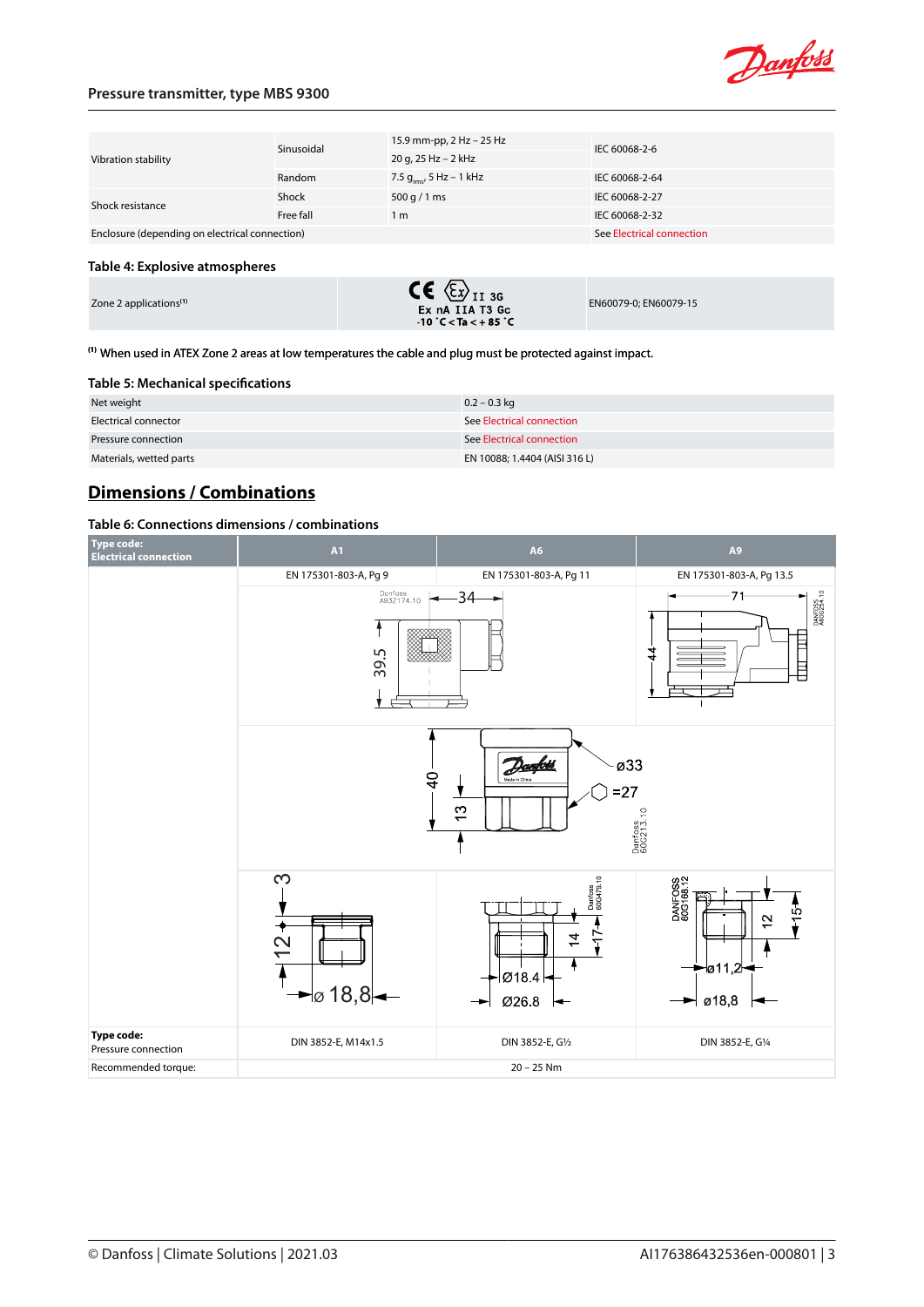

### <span id="page-3-0"></span>**Electrical connection**

### **Table 7: Electrical connection**



For proper ventilation of atmospheric reference pressure a vented cable is recommended.

### **Ordering**

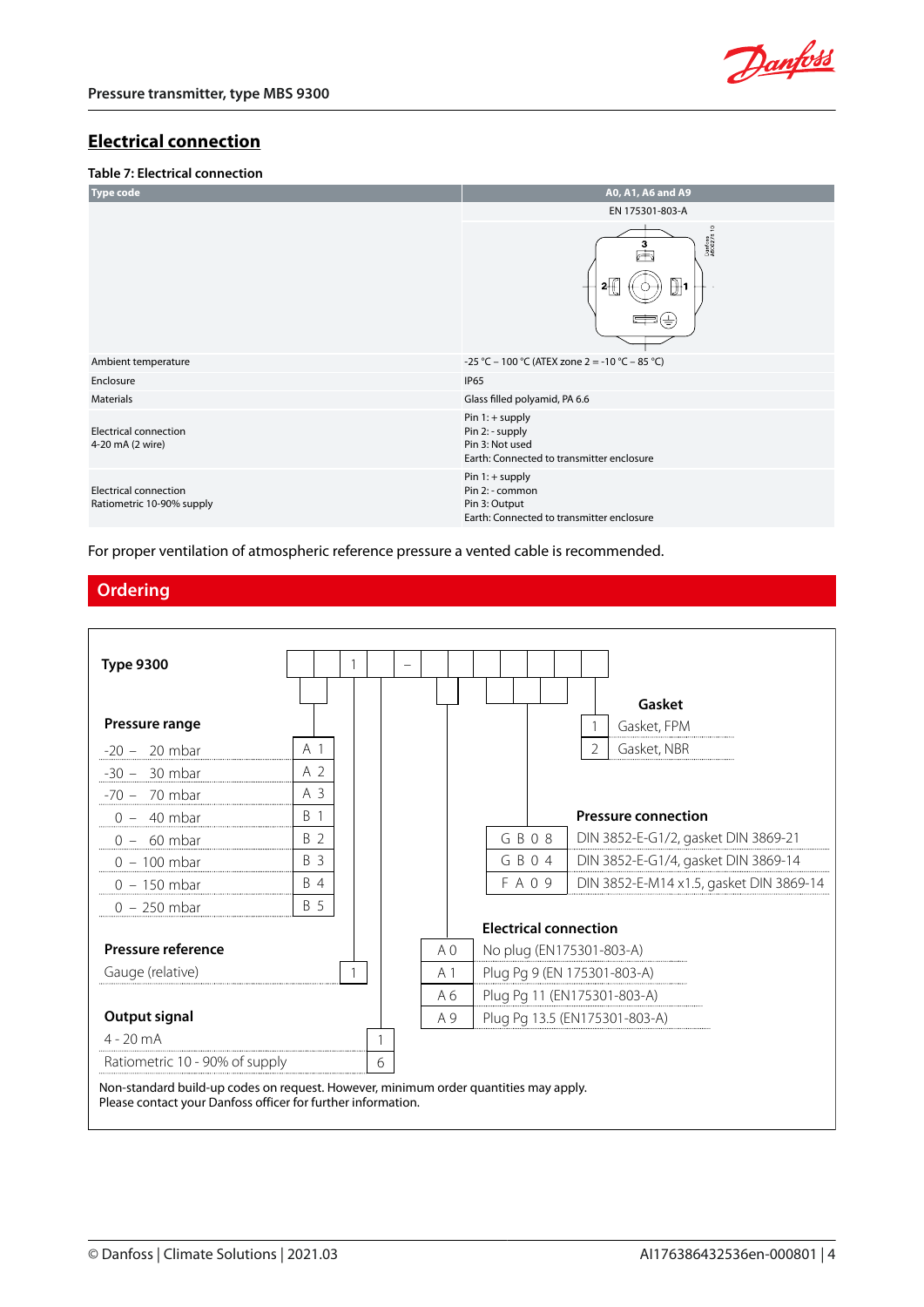

### **Certificates, declarations, and approvals**

The list contains all certificates, declarations, and approvals for this product type. Individual code number may have some or all of these approvals, and certain local approvals may not appear on the list.

Some approvals may change over time. You can check the most current status at danfoss.com or contact your local Danfoss representative if you have any questions.

#### **Table 8: Certificates and declarations**

| <b>File name</b>   | <b>Document type</b>                           | <b>Document topic</b>      | <b>Approval authority</b> |
|--------------------|------------------------------------------------|----------------------------|---------------------------|
| 064G9615.06        | <b>EU Declaration</b>                          | ATEX/EMCD/RoHS             | Danfoss                   |
| TAA00000W0         | Marine - Safety Certificate                    |                            | DNV GL                    |
| ELE-311018XG       | Marine - Safety Certificate                    |                            | <b>RINA</b>               |
| 08472-D0 BV        | Marine - Safety Certificate                    | $\sim$                     | <b>BV</b>                 |
| 20-LD1952235-PDA   | Marine - Safety Certificate                    | $\overline{\phantom{a}}$   | ABS                       |
| HTS-ETS 39049-19   | Marine - Safety Certificate                    | ٠                          | LR                        |
| CPH 04967-AE006    | Marine - Safety Certificate                    | $\overline{\phantom{a}}$   | <b>KR</b>                 |
| MRA000001Z         | Marine - Safety Certificate                    | EU RO Mutual Recognition   | DNV GL                    |
| E311982            | Electrical - Safety Certificate                |                            | <b>UL</b>                 |
| E227388            | <b>Explosive - Safety Certificate</b>          | <b>Hazardous Locations</b> | UL                        |
| 064R9402.00        | <b>Manufacturers Declaration</b>               | <b>PED</b>                 | Danfoss                   |
| 064R9401.00        | <b>Manufacturers Declaration</b>               | China RoHS                 | Danfoss                   |
| SMS.W.II-2179-B.0  | Marine - Manufacturing Permission              | $\overline{\phantom{a}}$   | <b>BV</b>                 |
| B-BK-60210-1170 19 | Food and Health - Performance Certifi-<br>cate |                            | <b>PZH</b>                |